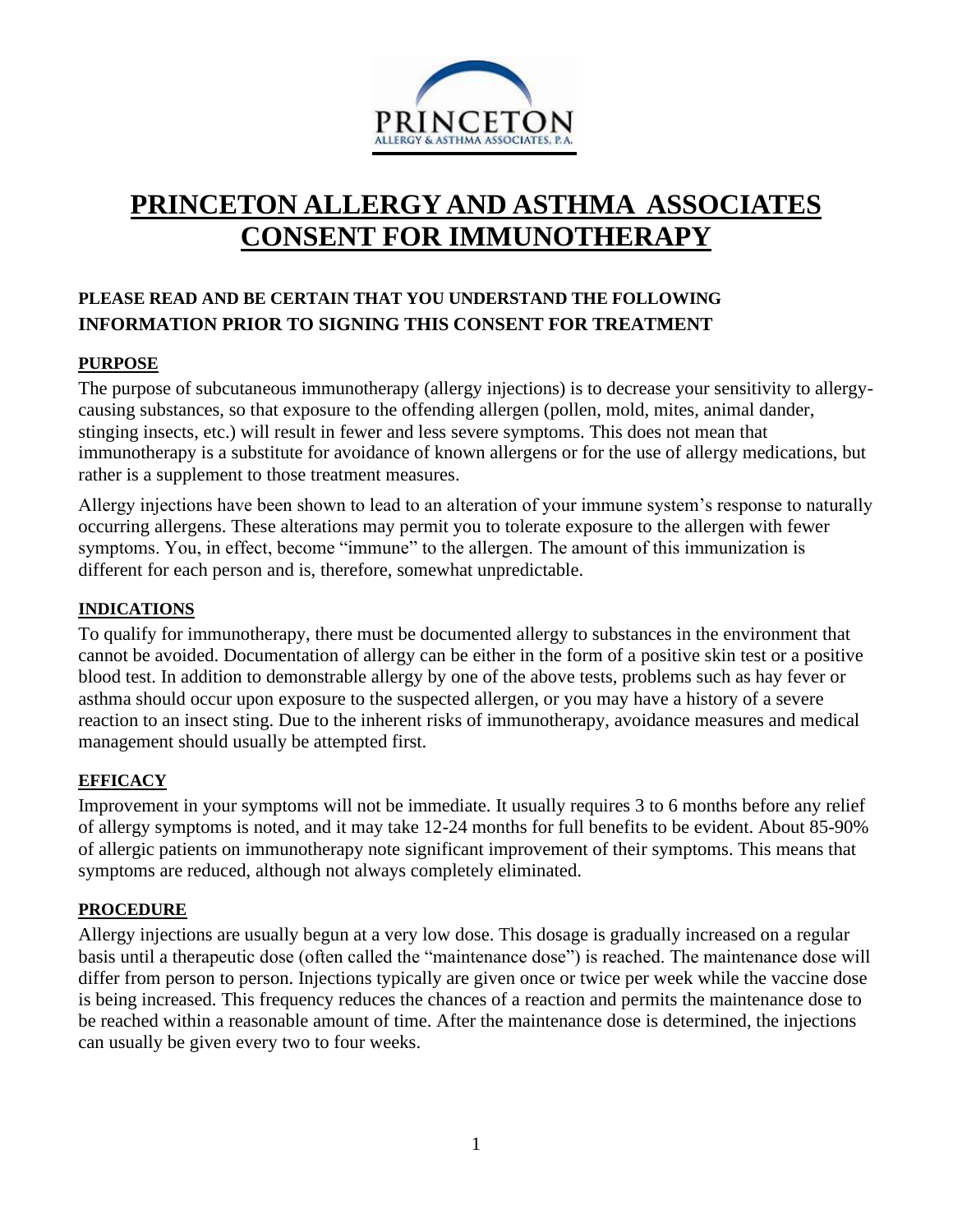#### **DURATION OF TREATMENT**

It usually takes approximately 6 months to reach a maintenance dose. The time may be longer if there are vaccine reactions or if the injections are not received on a regular basis. For this reason, it is important that the recommended schedule be followed. Additionally, when you are late for your injections, the risk of a systemic reaction increases, and for your safety we will either not increase or may lower the doses from the last injection. This will delay your improvement, and you may then need to come more frequently to catch up. Immunotherapy may be discontinued at the discretion of your physician if the injections are frequently missed. If you anticipate that regular injections cannot be maintained, immunotherapy should not be started. When there are holidays, our injection hours may be extended to make it easier for you not to be late, so please look for notices in the waiting room. Most immunotherapy patients continue treatment for 3-5 years, after which the need for continuation is reassessed.

## **ADVERSE REACTIONS**

Immunotherapy is associated with some widely recognized risks. Risk is present because a substance to which you are known to be allergic is being injected into you. Some adverse reactions may be life threatening and may require immediate medical attention. In order of increasing severity, the following brief descriptions explain the nature of these potential reactions:

## **LOCAL REACTIONS**

Local reactions are common and are usually restricted to a small area around the site of the injection. However, they may involve the entire upper arm, with varying degrees of redness, swelling, pain, and itching. These reactions are more likely to occur as you reach the higher concentrations and higher volume injections. The reactions may occur several hours after the injection. You should notify the nurse, when you come for your next injection, if your local reaction exceeds two inches in diameter or lasts more than 24 hours.

## **GENERALIZED REACTIONS**

Generalized reactions occur rarely, but are the most important because of the potential danger of progression to collapse and death if not treated. These reactions may include:

1.) Urticarial reactions (hives) include varying degrees of rash, swelling, and/or itching of more than one part of the body. There may be mild to moderate discomfort, primarily from the itching. This uncommon reaction may occur within minutes to hours after an injection.

2.) Angioedema is rare and is characterized by swelling of any part of the body, inside or out, such as the ears, tongue, lips, throat, intestine, hands, or feet, alone or in any combination. This may occasionally be accompanied by asthma and may progress to the most severe reaction, anaphylactic shock. In the absence of shock, the principle danger lies in suffocation due to swelling of the airway. Angioedema may occur within minutes after the injection and requires immediate medical attention.

(3) Anaphylactic shock is the rarest complication, but is a serious event characterized by acute asthma, vascular collapse (low blood pressure), unconsciousness, and potentially death. This reaction usually occurs within minutes of the injection and is extremely rare.

The above reactions are unpredictable and may occur with the first injection or after a long series of injections, with no previous warning. All generalized reactions require immediate evaluation and medical intervention. If a localized or generalized reaction occurs, the vaccine dosage will be adjusted for subsequent injections. Appropriate advice and treatment will always be available from our office staff at the time of any adverse reaction.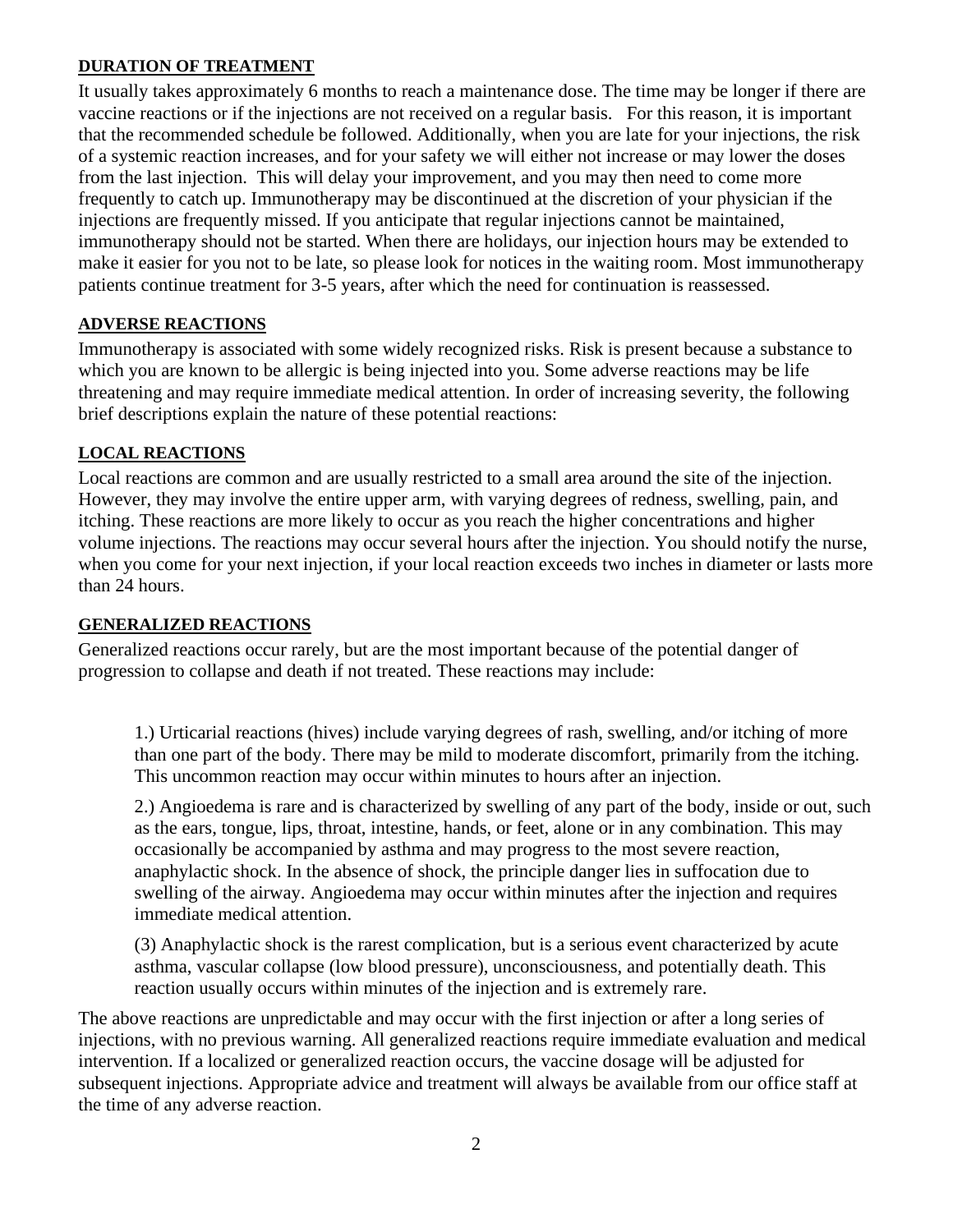## **OBSERVATION PERIOD FOLLOWING INJECTIONS**

All patients receiving immunotherapy injections should wait in the office for 30 minutes following each injection. If you have a reaction, you may be advised to remain in the office longer for medical observation and treatment. If a generalized reaction occurs after you have left the office, you should immediately return to the office or go to the nearest emergency medical facility. If you cannot wait the 30 minutes after your injection, you should not receive an immunotherapy injection. There are several allergy vaccine-related deaths each year in the United States. While most systemic reactions are not life threatening if treated promptly, this fact does stress the importance of remaining in the office for the suggested observation time. If you do not remain in the office for the designated time, the doctor may recommend discontinuation of immunotherapy.

Under no circumstances will injections be permitted without the immediate availability of emergency medical treatment. If the prescribed injections are to be given elsewhere, this office must be provided with the name and address of the physician who will assume the responsibility for your injections. You will be asked to complete the "Request for Administration of Immunotherapy at an Outside Medical Facility." Our office will then contact the designated facility and confirm their availability for administration of your immunotherapy injections.

## **INITIAL EXTRACT PRESCRIPTION**

Your initial prescription includes all vaccine vials that are required to reach a "maintenance" dose. In order to utilize these vials prior to their expiration date (6 months from date of preparation), you will need to receive injections at least once or twice per week on a regular basis. Taking injections twice per week will allow you to reach maintenance earlier, well before expiration. If you take injections once per week regularly, you will reach maintenance level at about the same time as the expiration date. When you receive regular maintenance injections, the renewal vials generally last 2 to 3 months, but still carry a 6 month expiration period.

## **PREGNANCY/MEDICATIONS**

Females of child-bearing potential: If you become pregnant while on immunotherapy, notify the office staff immediately, so we can determine an appropriate dosage schedule for the injections during pregnancy. Immunotherapy doses will not be advanced during pregnancy, but may be maintained at a constant level.

Please notify the office staff if you start any new prescription medication, particularly medication for high blood pressure, migraine headaches, and glaucoma. "Beta blocker" medications are contraindicated while on immunotherapy, and your injections will need to be discontinued while you are taking a betablocker.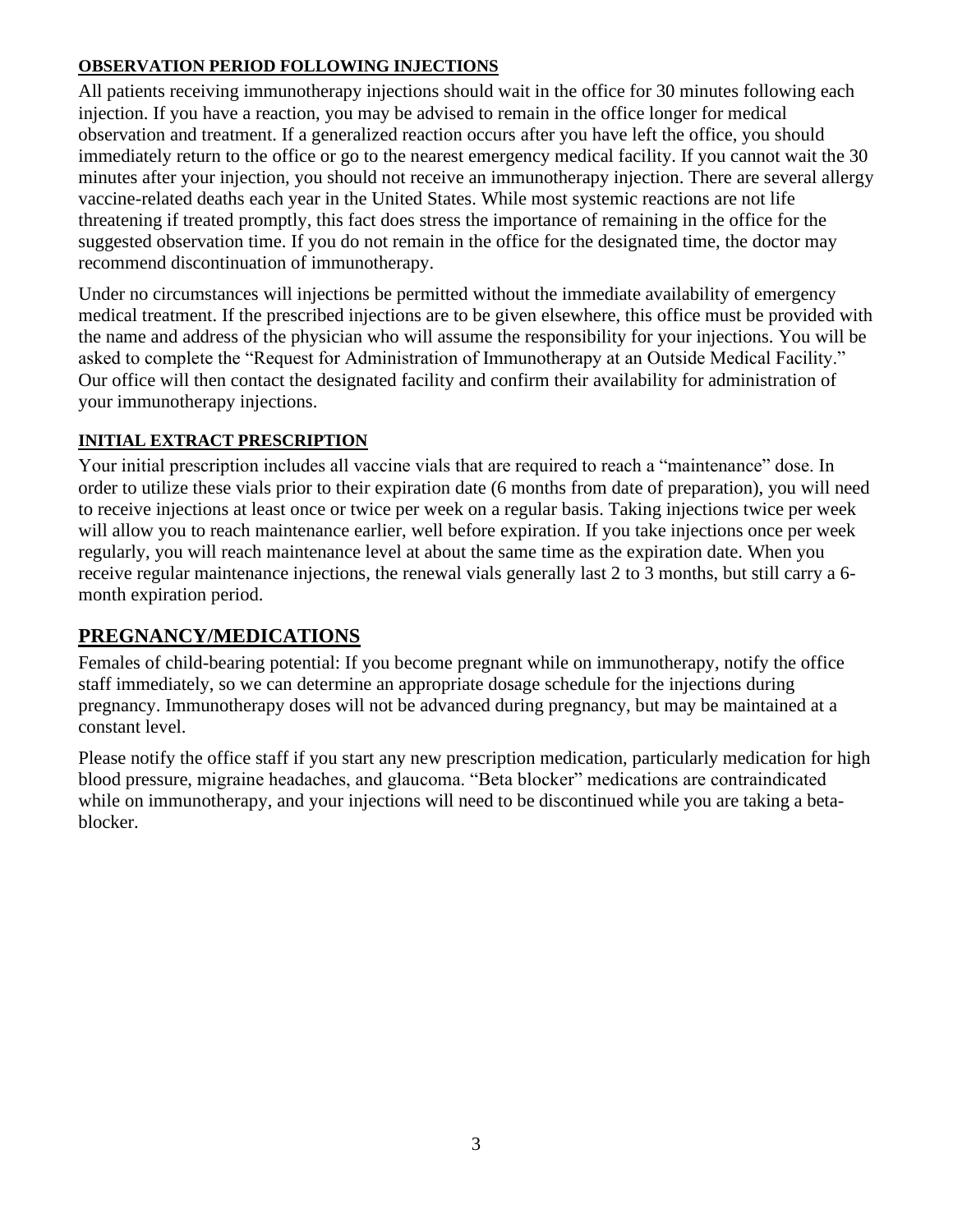

## **NEW Serum Immunotherapy Work-up Schedule**

| <b>GREEN - 1st Set of Vials</b> |           |                               | <b>BLUE - 2nd Set of Vials</b> |           |
|---------------------------------|-----------|-------------------------------|--------------------------------|-----------|
| $\mathbf{1}$                    | $0.05$ ml |                               | $\mathbf{1}$                   | $0.05$ ml |
| $\overline{2}$                  | $0.10$ ml |                               | $\overline{2}$                 | $0.10$ ml |
| 3                               | $0.30$ ml |                               | 3                              | $0.20$ ml |
| 4                               | $0.50$ ml |                               | 4                              | $0.30$ ml |
|                                 |           |                               | 5                              | $0.40$ ml |
|                                 |           |                               | 6                              | $0.50$ ml |
|                                 |           |                               |                                |           |
| YELLOW - 3rd Set of Vials       |           | <b>RED - 4th Set of Vials</b> |                                |           |
| $\mathbf{1}$                    | $0.05$ ml |                               | $\mathbf{1}$                   | $0.05$ ml |
| $\overline{2}$                  | $0.10$ ml |                               | $\overline{2}$                 | $0.10$ ml |
| 3                               | $0.20$ ml |                               | 3                              | $0.15$ ml |
| 4                               | $0.30$ ml |                               | 4                              | $0.20$ ml |
| 5                               | $0.35$ ml |                               | 5                              | $0.25$ ml |
| 6                               | $0.40$ ml |                               | 6                              | $0.30$ ml |
| $\overline{7}$                  | $0.45$ ml |                               | $\overline{7}$                 | $0.35$ ml |
| 8                               | $0.50$ ml |                               | 8                              | $0.40$ ml |
|                                 |           |                               | 9                              | $0.45$ ml |
|                                 |           |                               | 10                             | $0.50$ ml |

Each year when your extract expires and we remake new serum for you, we will be decreasing your dose by 50% and have you come in weekly for five (5) weeks to get back to your maintenance dose. This is recommended by the American Academy of Allergy, Asthma and Immunology (AAAAI).

Please make an appointment with your physician if you have any questions. As a reminder, you should see your physician every six (6) months while on immunotherapy.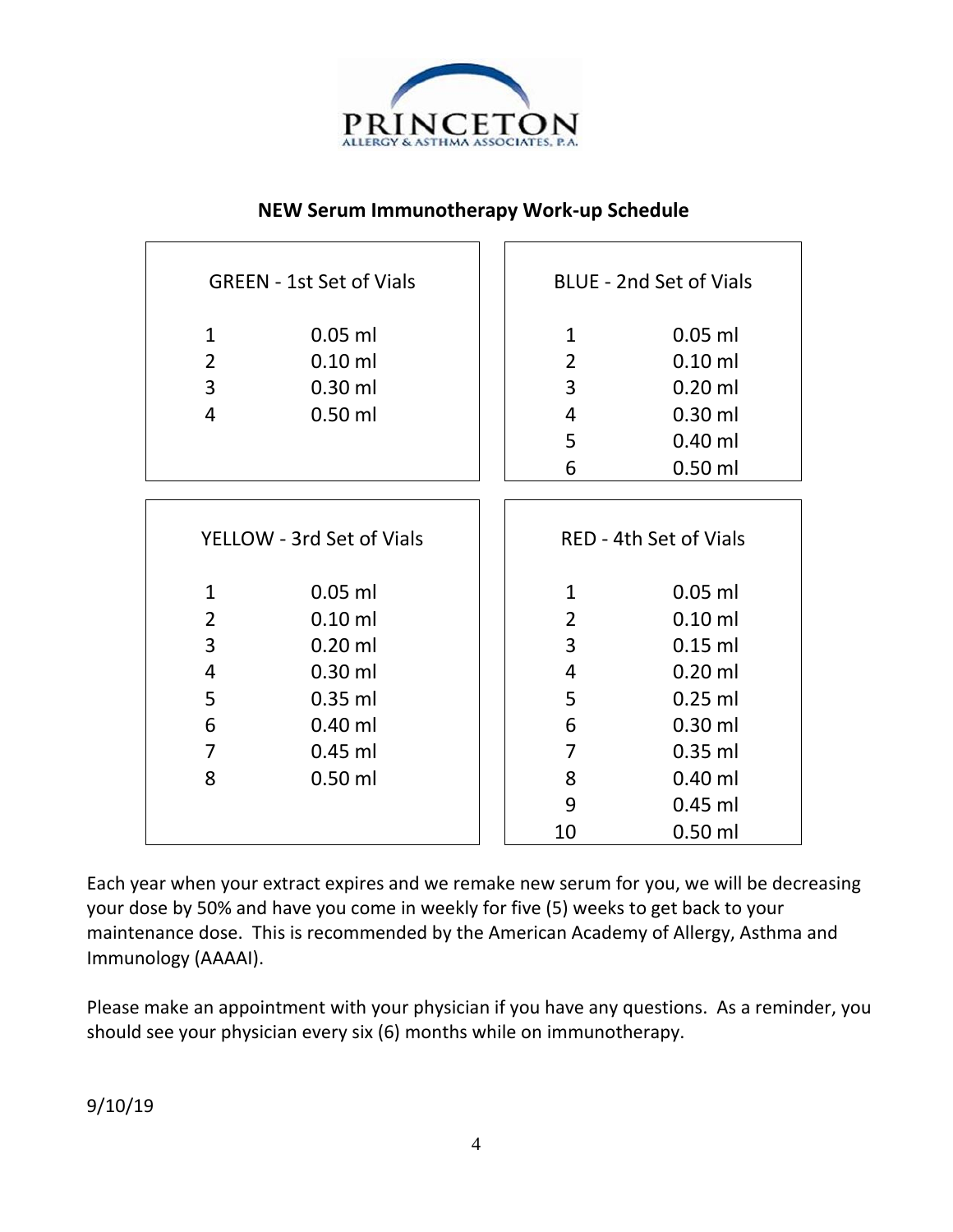

## **ALLERGY INJECTION INFORMATION**

- **It is your responsibility to verify your referral status.**
- **A parent or adult needs to accompany a minor at all times.**
- **Minors sent without a parent, need permission in writing.**
- **Injections are given weekly. The maximum number of days between injections is 10 days. If longer, a decreased dose must be given for safety reasons.**
- **It is recommended that on injection days, especially during the pollen season, you keep your home and car windows closed. This will help to reduce increased exposure to pollens and risk of a reaction.**
- **After your injection you are required to:**
	- **1. Wait in the office for 30 minutes. This is in accordance with the American Academy of Allergy & Immunology.**
	- **2. Parents of minors (or an adult) need to be in the office with the minor for 30 minutes.**
	- **3. Have your arms checked by the nurses before leaving the office.**
	- **4. NOT EXERCISE 1 hour before or 2 hours after an injection.**
- **Personal serum cannot be taken from one office to another.**
- **Each office does injections on different days and times. Please check the schedule.**
- **You must have your Epi-Pen or Auvi Q with you at the time of your injection. If directed by your doctor, please take your allergy medication at least 1 hour before your injection.**
- **Allergy injections are considered medications; please list them as such.**
- **Some blood pressure medications (Beta-Blockers) cannot be taken with allergy injections; please check with your family physician before starting injections.**
- **If you begin taking chronic medication, please inform the nurse.**
- **If you are pregnant or planning to get pregnant, please discuss this with your physician.**

**Patient Name**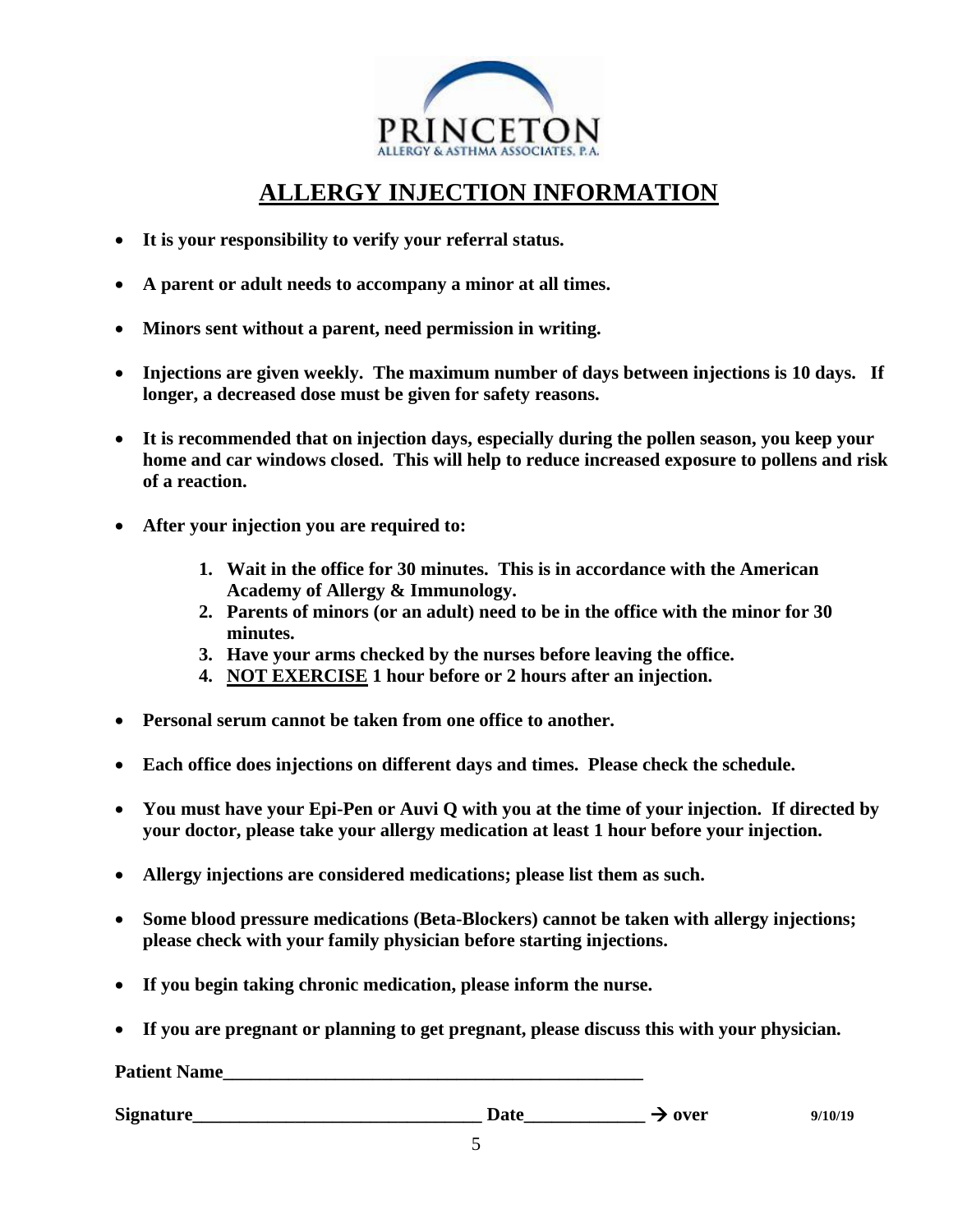## **ALLERGY INJECTIONS WILL NOT BE GIVEN:**

- **1. If you have had an allergic reaction; also, you must see the doctor before getting your next injection. It is your responsibility to make an appointment with your physician.**
- **2. If you are sick.**
- **3. If allergy symptoms are severe.**
- **4. If you have a fever.**
- **5. If you have exercised within the last hour. This can cause a severe allergic reaction.**

| <b>Patient Na</b><br>Name |  |
|---------------------------|--|
|                           |  |

**Signature\_\_\_\_\_\_\_\_\_\_\_\_\_\_\_\_\_\_\_\_\_\_\_\_\_\_\_\_\_\_\_\_\_\_\_\_\_Date\_\_\_\_\_\_\_\_\_\_\_\_\_**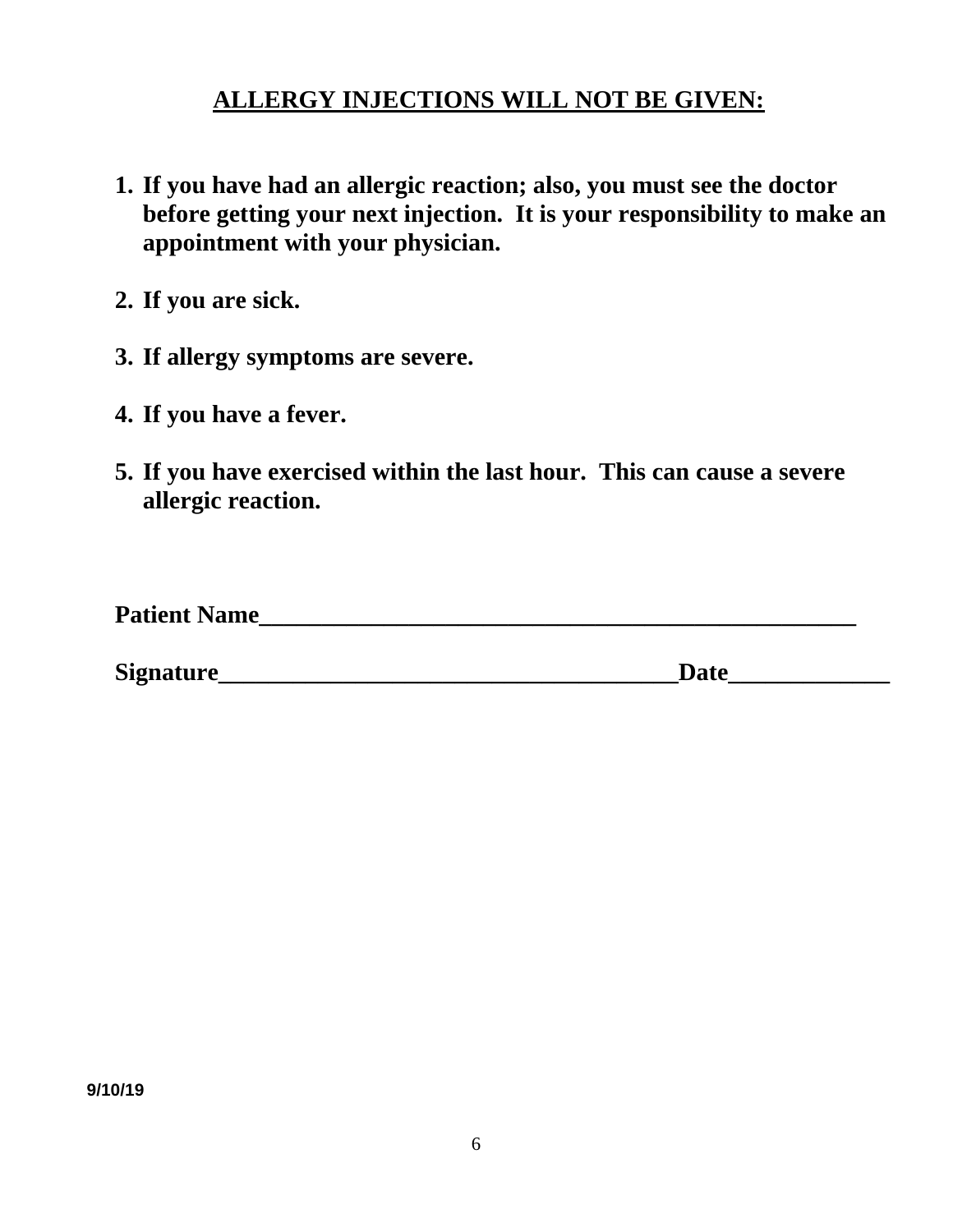

## **CONSENT FOR ADMINISTRATION OF IMMUNOTHERAPY**

### **Authorization of Treatment**

I have read the information in this consent form and understand it. The opportunity has been provided for me to ask questions regarding the potential risks of subcutaneous immunotherapy, and these questions have been answered to my satisfaction. I understand that precautions consistent with the best medical practice will be carried out to protect me from adverse reactions to immunotherapy.

I do hereby give consent for the patient designated below to be given immunotherapy (allergy injections) over an extended period of time and at specified intervals, as prescribed by Princeton Allergy and Asthma.

I further hereby give authorization and consent for treatment, from Princeton Allergy and Asthma and the staff, of any reactions that may occur as a result of an immunotherapy injection.

| Printed Name of Patient: 2008 and 2008 and 2008 and 2008 and 2008 and 2008 and 2008 and 2008 and 2008 and 2008 and 2008 and 2008 and 2008 and 2008 and 2008 and 2008 and 2008 and 2008 and 2008 and 2008 and 2008 and 2008 and | Date:                 |
|--------------------------------------------------------------------------------------------------------------------------------------------------------------------------------------------------------------------------------|-----------------------|
| Patient/Parent Signature:                                                                                                                                                                                                      | Date: $\qquad \qquad$ |
| Witness:                                                                                                                                                                                                                       | Date:                 |

#### FOR OFFICE USE ONLY:

I certify that I have counseled this patient and/or authorized legal guardian concerning the information in this Consent for Immunotherapy and that it appears to me that the signee understands the nature, risks, and benefits of the proposed treatment plan.

| Physician | Date: |
|-----------|-------|
| 9/10/19   |       |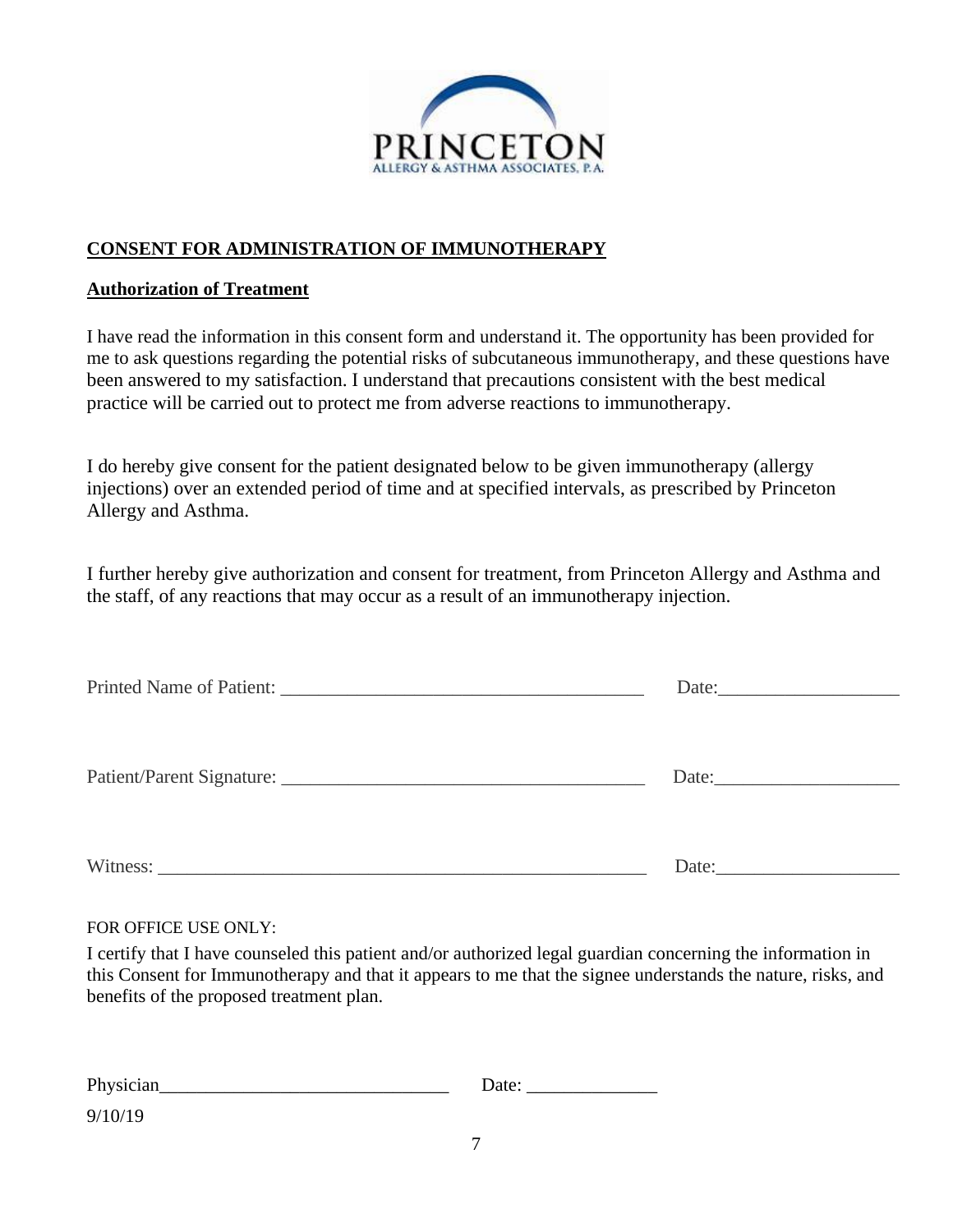

## **Allergy Immunotherapy Serum Agreement**

I, \_\_\_\_\_\_\_\_\_\_\_\_\_\_\_\_\_\_\_\_\_\_\_\_\_\_\_\_\_\_\_\_\_\_\_\_\_\_\_\_\_, or guardian, elect to start immunotherapy. I have been informed and agree that my insurance company or I will be billed at the time the serum is made. The serum will automatically be renewed as needed. I am aware that a referral will be needed at the time the serum is billed. If I elect after the serum has been compounded not to institute immunotherapy, I will still be responsible for the cost of the serum.

\_\_\_\_\_\_ (Initial) Non-compliant patients may be subject to additional out of pocket expenses due to redilution of allergy serum per insurance guidelines.

**\_\_\_\_\_\_ (Initial) Please be aware that due to insurance restrictions, your serum may take 2 weeks or more to be prepared. You will receive a text or call when it is ready.**

|                           | Date: $\qquad \qquad$ |
|---------------------------|-----------------------|
| Patient/Parent Signature: | Date:                 |
|                           | Date:                 |

7/8/20